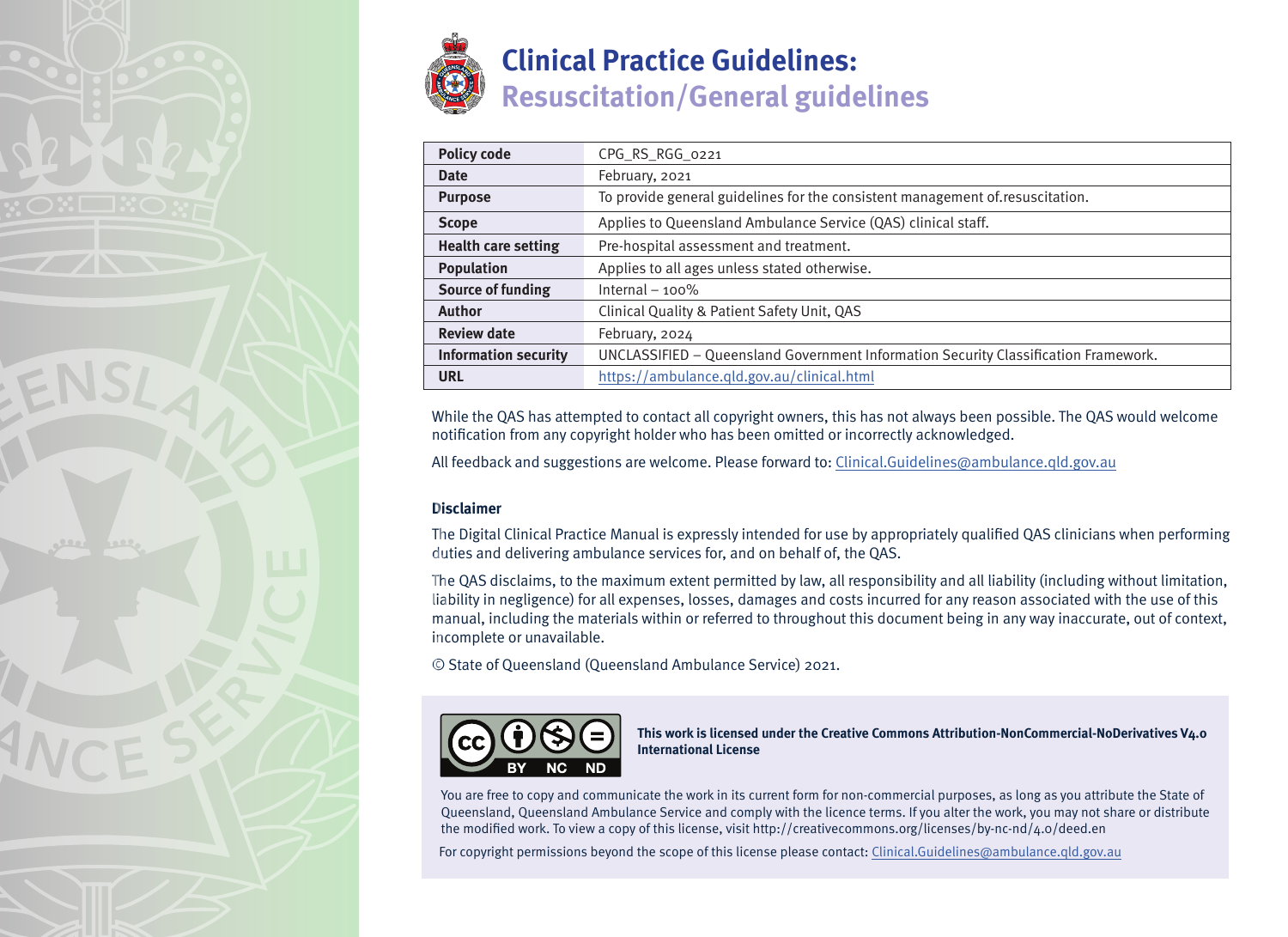# *Resuscitation – General guidelines*

*February, 2021*

## **Commencement of cardio-pulmonary resuscitation**

In cases of cardio-pulmonary arrest, cardio-pulmonary resuscitation (CPR) must be commenced in accordance with the relevant guidelines set out in the following Clinical Practice Guidelines (CPG) unless authorisation to withhold CPR has been confirmed (see below – 'withholding CPR'): In some circumstances it may be appropriate to use bystanders to perform<br>must be commenced in accordance with the relevant guidelines set out in<br>the following Clinical Practice Guidelines (CPG) unless authorisation to<br>them

- *• CPG: Resuscitation/Resuscitation Adult*
- *• CPG: Resuscitation/Resuscitation Newly born*
- *• CPG: Resuscitation/Resuscitation Paediatric*
- *• CPG: Resuscitation/Special circumstances*
- *• CPG: Resuscitation/Traumatic*

The *QAS Clinical Consultation and Advice Line* must be contacted no later than 15 minutes from commencement of QAS administered CPR for case specific clinical management advice in the following patient cohorts:

- Patients less than 18 years of age
- Hypothermia (temperature less than 32°C)
- Suspected toxicology/toxinology cause
- Post QAS fibrinolysis administration
- Pregnancy (clinically apparent)
- STEMI diagnosed by 12-Lead ECG prior to cardiac arrest
- Suspected pulmonary embolism (PE)
- Evidence of CPR induced consciousness.

## **Using bystanders to perform CPR**

In some circumstances it may be appropriate to use bystanders to perform cardiac compressions. This can assist ambulance clinicians by allowing them to perform other clinical tasks required for the patient, especially when there is only a single responder or single crew on scene.

When a bystander is providing assistance, the ambulance clinician must ensure that the bystander is:

- able and willing to assist in performing cardiac compressions; and
- suitably trained or able to demonstrate appropriate technique under QAS guidance and supervision. • CPG: Resuscitation/Resuscitation – Paediatric<br>• CPG: Resuscitation/Special circumstances<br>• CPG: Resuscitation/Special circumstances<br>• Under OAS guidance and supervision

Bystanders assisting with CPR must be provided with personal protective equipment (PPE) that is appropriate in the circumstances.

## **Withholding cardio-pulmonary resuscitation**

It is appropriate to withhold CPR in any of the following circumstances: • Patients less than 18 years of age **Withholding cardio-pulmonary resuscitation**<br>• Hypothermia (temperature less than 32°C) lt is appropriate to withhold CPR in any of the following circumstances:

- Where the patient is exhibiting obvious signs of death such as:
	- decomposition;
	- putrefaction
	- hypostasis; and/or
	- rigor mortis

RINTED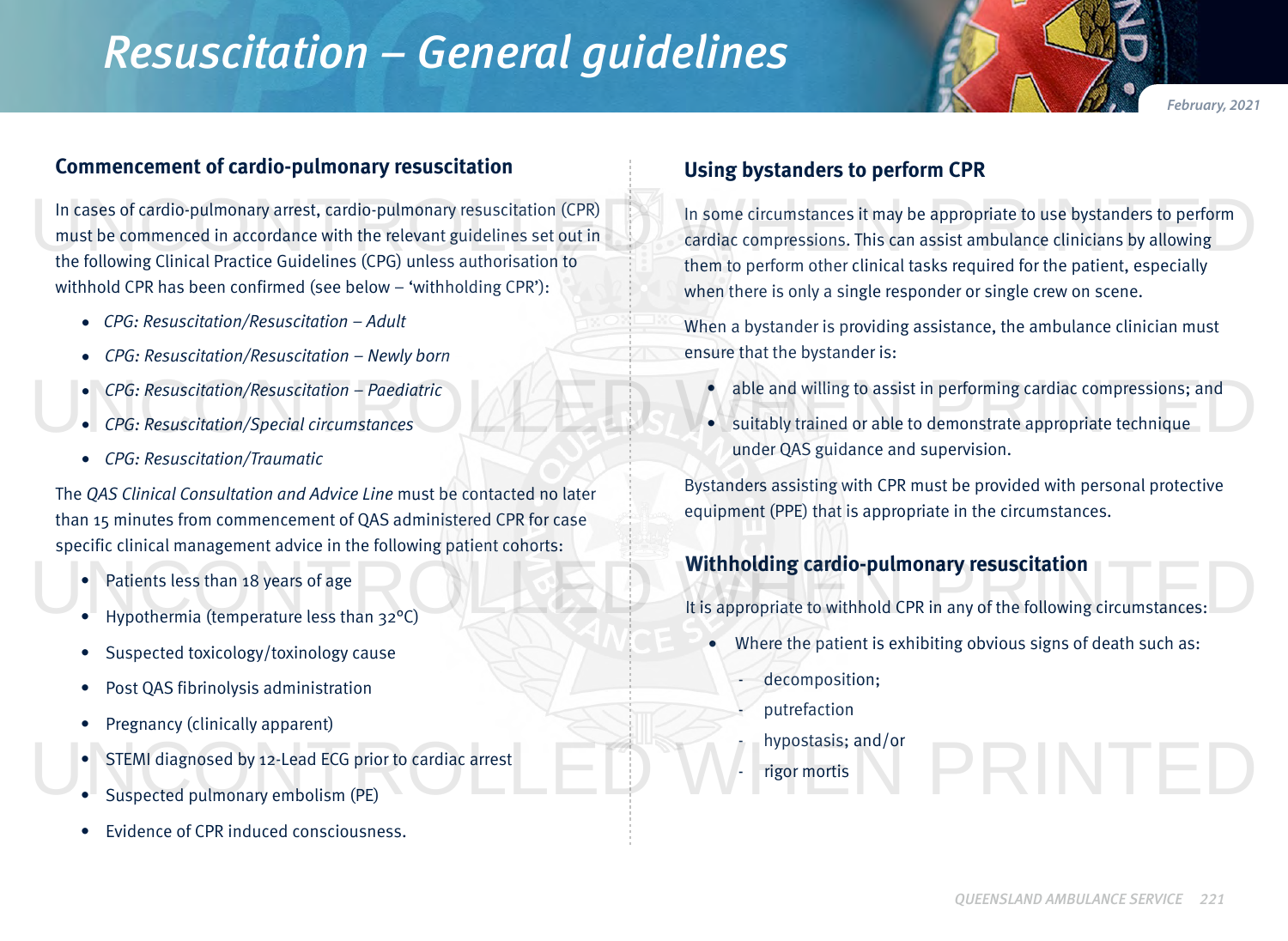- Where the patient has sustained injuries that are totally incompatible with life such as:
	- decapitation;
	- cranial and cerebral destruction;
	- hemicorporectomy (or similar massive injury);
	- incineration:
	- foetal maceration.
- Where performing CPR may endanger the life, health or safety of the ambulance clinician.
- Where a lawful direction to withhold CPR has been provided to the ambulance clinician *(see below)*.

# **Withdrawing cardio-pulmonary resuscitation and other life-sustaining measures** Withdrawing cardio-pulmonary resuscitation and other<br>Life-sustaining measures

Cardio-pulmonary resuscitation and assisted ventilation are 'life-sustaining measures' as defined in both the *Powers of Attorney Act 1998* (Qld) and the *Guardianship and Administration Act 2000* (Qld).

*A life-sustaining measure is health care intended to sustain or prolong life and supplants or maintains the operation of vital bodily functions that are temporarily or permanently incapable of independent operation.*[1] A life-sustaining measure is health care intended to sustain or<br>prolong life and supplants or maintains the operation of vital<br>hodily functions that are temporarily or nermanently incanable<br>in the opinion of a doctor treat

The *Powers of Attorney Act 1998* and the *Guardianship and Administration Act 2000* provide a legislative framework for decisions regarding life-sustaining measures, including decisions to withhold, or if commenced, to withdraw, cardio-pulmonary resuscitation, assisted ventilation, and other life-sustaining measures. The framework involves three possible pathways: regarding life-sustaining measures, including decisions to withhold,<br>or if commenced, to withdraw, cardio-pulmonary resuscitation, assisted that there is no reasonable prospect of the patient regaining<br>ventilation, and oth

(i) A decision made in advance by the patient in an Advance Health Directive<sup>[2]</sup>

- A decision made by the patient's guardian or attorney  $[3]$
- (iii) A decision made by the patient's health provider in an acute emergency (see below for explanation of 'health provider' for this purpose) $[4]$

# *(i) Patient Decision (Advance Health Directive)*

Life-sustaining measures can be withheld, or if commenced, immediately withdrawn, if the patient has made an *Advance Health Directive* giving direction to withhold or withdraw the *specific* life-sustaining measure that is required, and to do so in the *precise* clinical circumstances that have arisen. For the particular procession (in the control of the control of the control of the control of the sustaining measures can be withheld, or if commenced, immediately<br>For the patient has made an *Advance Health Directive* giv

> *NOTE:* For a direction to withhold or withdraw a life-sustaining measure specified in the patient's Advance Health Directive to apply, the following CONDITIONS must first be satisfied:

- The patient has impaired decision making capacity at the time the life-sustaining measure is required;<sup>[5]</sup> and
- There is no reasonable prospect that the patient will regain capacity to make decisions about health matters;<sup>[6]</sup> and
- The patient is suffering from one of the following conditions:  $[7]$ 
	- a terminal illness or condition that is incurable or irreversible and, in the opinion of a doctor treating the patient, and one other doctor, the patient may reasonably be expected to die within one year;
	- a persistent vegetative state involving severe and irreversible brain damage;
	- permanently unconscious and has brain damage so severe that there is no reasonable prospect of the patient regaining consciousness; or
	- an illness or injury of such severity that there is no reasonable prospect of recovery.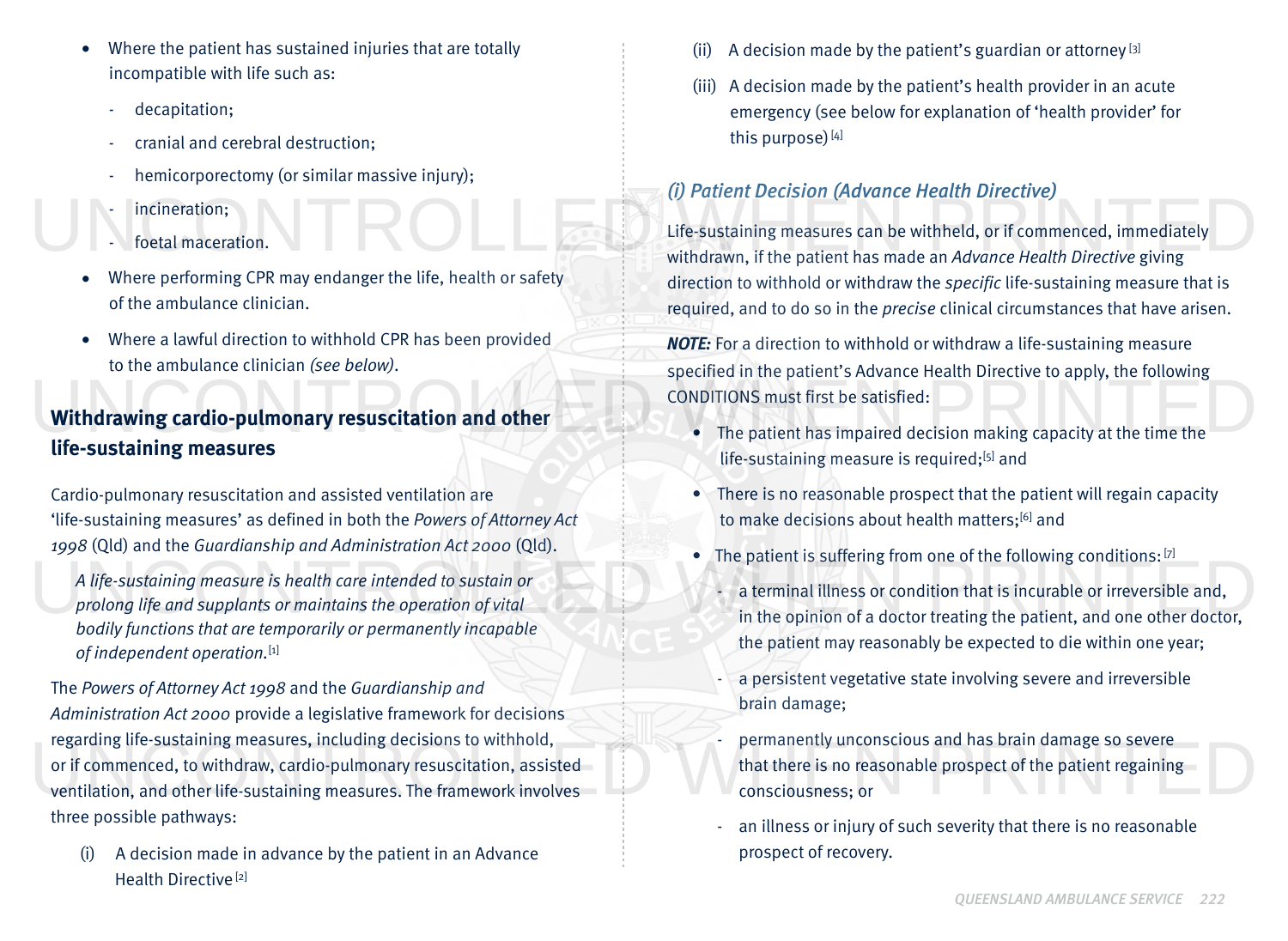**The ambulance clinician should sight the original or a certified copy of the patient's Advance Health Directive and documentary evidence of, or be informed by the patient's treating medical practitioner, that the conditions (as set out in the** *Powers of Attorney Act* **and referred to above) have been satisfied.**

## *(ii) Patient's Attorney or Guardian's Decision*

Life-sustaining measures can be withheld, or if commenced, immediately withdrawn, if the patient's tribunal appointed guardian or attorney (appointed health attorney or statutory health attorney) provides consent to withhold or withdraw the life-sustaining measure.[8]

*NOTE: Consent to withhold or withdraw life-sustaining measures provided by an attorney or guardian cannot operate unless the ambulance clinician reasonably considers that the commencement or continuation of the life-sustaining measure for the patient would, having regard for all the circumstances, be inconsistent with good medical practice.*[9] provided by an attorney or guardian cannot operate unless the<br>ambulance clinician reasonably considers that the commencement<br>or continuation of the life-sustaining measure for the patient would<br>are continuation of the life

See below for definition of 'good medical practice'. Ambulance clinicians must consult with the *QAS Clinical Consultation and Advice Line* for direction if in doubt regarding whether the guardian or attorney's direction/consent to withhold or withdraw life-sustaining measures is consistent with good medical practice. reform direction if in doubt regarding whether the guardian or<br>
attorney's direction/consent to withhold or withdraw life-sustaining<br>
attorney's direction/consent to withhold or withdraw life-sustaining<br>
attorney's directi

## **Good Medical Practice**

Decisions to withhold or withdraw CPR and other life-sustaining measures that are made by the patient's attorney or guardian, and those made by the patient's health provider, MUST be consistent with good medical practice. Good medical practice is determined in the context of the patient's clinical circumstances and the location of the patient at the time. measures that are made by the patient's attorney or guardian,<br>and those made by the patient's health provider, MUST be<br>consistent with good medical practice Good medical practice is<br>decisions in assessmes with the OAS sani

The *Powers of Attorney Act 1998* and the *Guardianship and Administration Act 2000* define good medical practice as that which has regard for:

- the recognised medical standards, practices and procedures of the medical profession of Australia, and [10]
- the recognised ethical standards of the medical profession in Australia. [11] (ii) Patient's Attorney or Guardian's Decision<br>Life-sustaining measures can be withheld, or if commenced, (iii) Health Provider's Decision (Acute Emergency)

## *(iii) Health Provider's Decision (Acute Emergency)*

Life-sustaining measures can be withheld, or if commenced, immediately withdrawn, if a direction is issued by the patient's health provider in circumstances where:

- the commencement or continuation of cardio-pulmonary resuscitation or another life-sustaining measure would be inconsistent with good medical practice; and
- consistent with good medical practice, the decision to withhold or withdraw the life-sustaining measure should be taken immediately. [12]

- the patient's treating medical practitioner
- a QAS medical practitioner (QAS medical director or ambulance medical officer)
- a QAS Critical Care Paramedic (CCP) authorised by the QAS medical director and credentialled to work on the *QAS Clinical Consultation and Advice Line*
- the attending ambulance clinician, but only when making decisions in accordance with the QAS rapid or general discontinuation criteria *(see next page)*.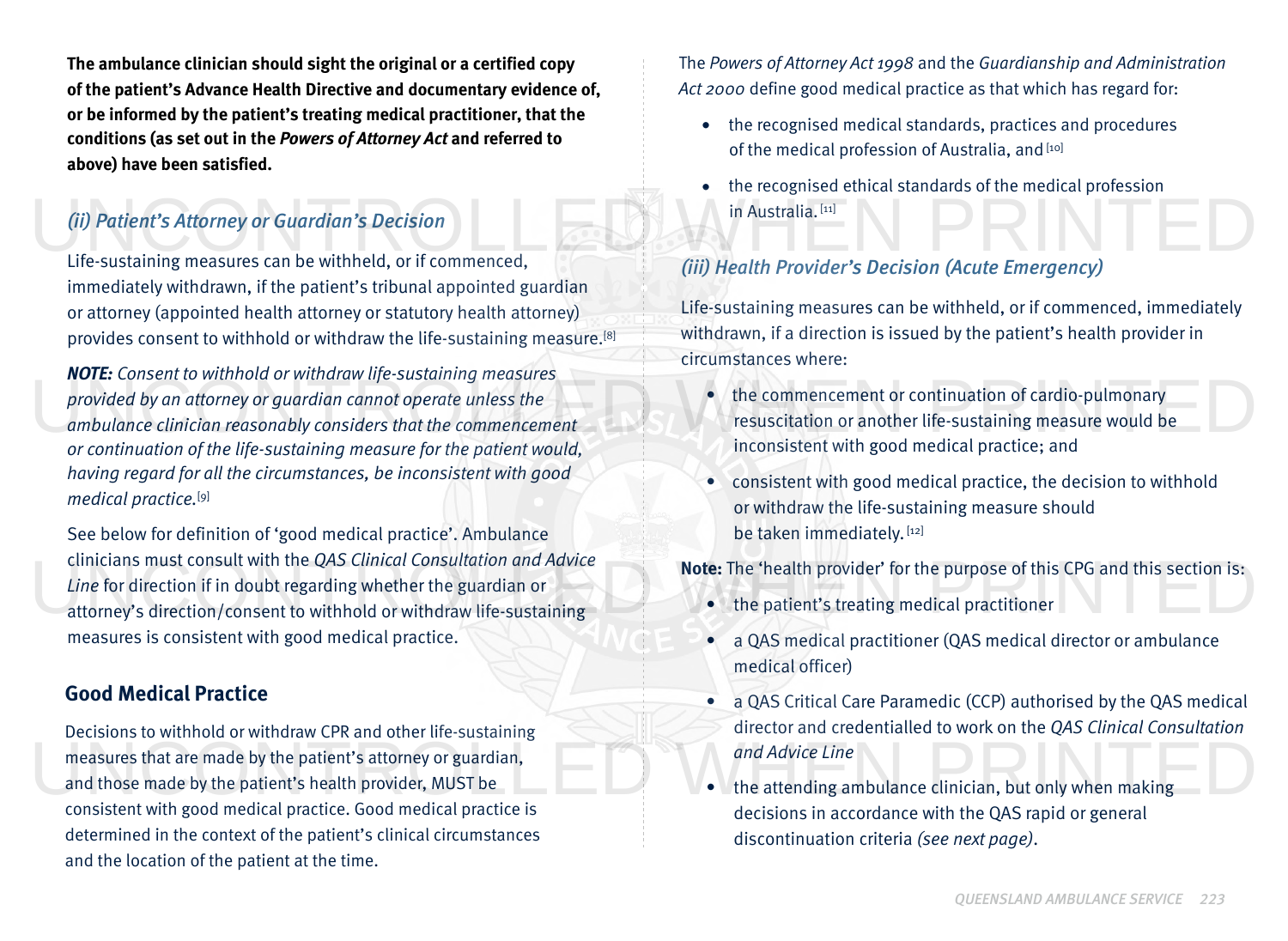# **Discontinuation of Cardio-pulmonary Resuscitation in an Acute Emergency**

Ambulance clinicians may withdraw cardio-pulmonary resuscitation in an acute emergency if the clinical criteria listed for either the general discontinuation or rapid discontinuation, exists.

## *General Discontinuation Criteria*

Cardio-pulmonary resuscitation must be administered by the ambulance clinician/s for a period of no less than 20 continuous minutes after which resuscitation may be discontinued independently (without discussion with the *QAS Clinical Consultation and Advice Line*) if ALL the following clinical criteria are met: General Discontinuation Criteria<br>Cardio-pulmonary resuscitation must be administered by the ambulance<br>Cardio-pulmonary resuscitation must be administered by the ambulance<br>Cardio-pulmonary resuscitation must be administered

#### **ACP2 Paramedics** [13]

- No return of spontaneous circulation (ROSC) at any stage during resuscitation; and
- Cardiac arrest was not witnessed by QAS personnel; and
- No shockable rhythm at any stage during resuscitation.

#### **CPP Paramedics**

- No return of spontaneous circulation (ROSC) at any stage during resuscitation;
- Cardiac arrest was not witnessed by QAS personnel; and
- No shockable rhythm at the time when the decision to discontinue resuscitation is made.

If the patient does not meet the above criteria the *QAS Clinical Consultation and Advice Line* must be contacted to discuss case specific clinical

management.

## *Rapid Discontinuation Criteria*

Cardio-pulmonary resuscitation may be discontinued before 20 continuous minutes if ALL of the following clinical criteria are present:

- the patient was observed to be unconscious, unresponsive to stimuli, not breathing and pulseless for at least 10 minutes prior to the arrival of the ambulance clinician;
- no CPR was provided during this period;
- the patient is exhibiting signs of life extinct *(see below)*; and
- the patient's cardiac rhythm is asystole OR a broad PEA  $<$  40/minute.

# **Documents that may be available at the scene**

In addition to enduring documents such as an Advance Health Directive, a range of clinical documents may be available and provided to the ambulance clinician at the scene. For example, an Acute Resuscitation Plan (ARP) Statement of Choices or other documents that include clinical information and medical directions provided by the patient's treating medical practitioner. The ambulance clinician should confirm that the relevant documents are current and applicable in the clinical circumstances. ACP2 Paramedics<sup>[13]</sup><br>• No return of spontaneous circulation (ROSC) at any stage during<br>resuscitation; and<br>**ACP2 Paramedics**  $^{[13]}$ <br>In addition to enduring documents such as an Advance Health Directive,<br>a range of clinica

A Queensland Health ARP will include the following information: clinical assessment; capacity assessment and diagnosis; the patient's expressed<br>
• No shockable rhythm at the time when the decision to discontinue<br>
• No shockable rhythm at the time when the decision to discontinue wishes regarding resuscitation (if known); a resuscitation plan with information about the treatment that should be provided or withheld in the event of an acute deterioration; medical authorisation for that treatment; and details regarding any consent that was obtained from the patient or the patient's attorney or guardian when the ARP was completed.

The information provided in the ARP (and other clinical documents if management.<br>The information provided in the ARP (and other clinical documents if<br>completed to the same comprehensive standard), will assist the ambulance clinician when determining if a lawful direction to withhold or withdraw a life-sustaining measure, in accordance with the CPG, exists. *See over page*: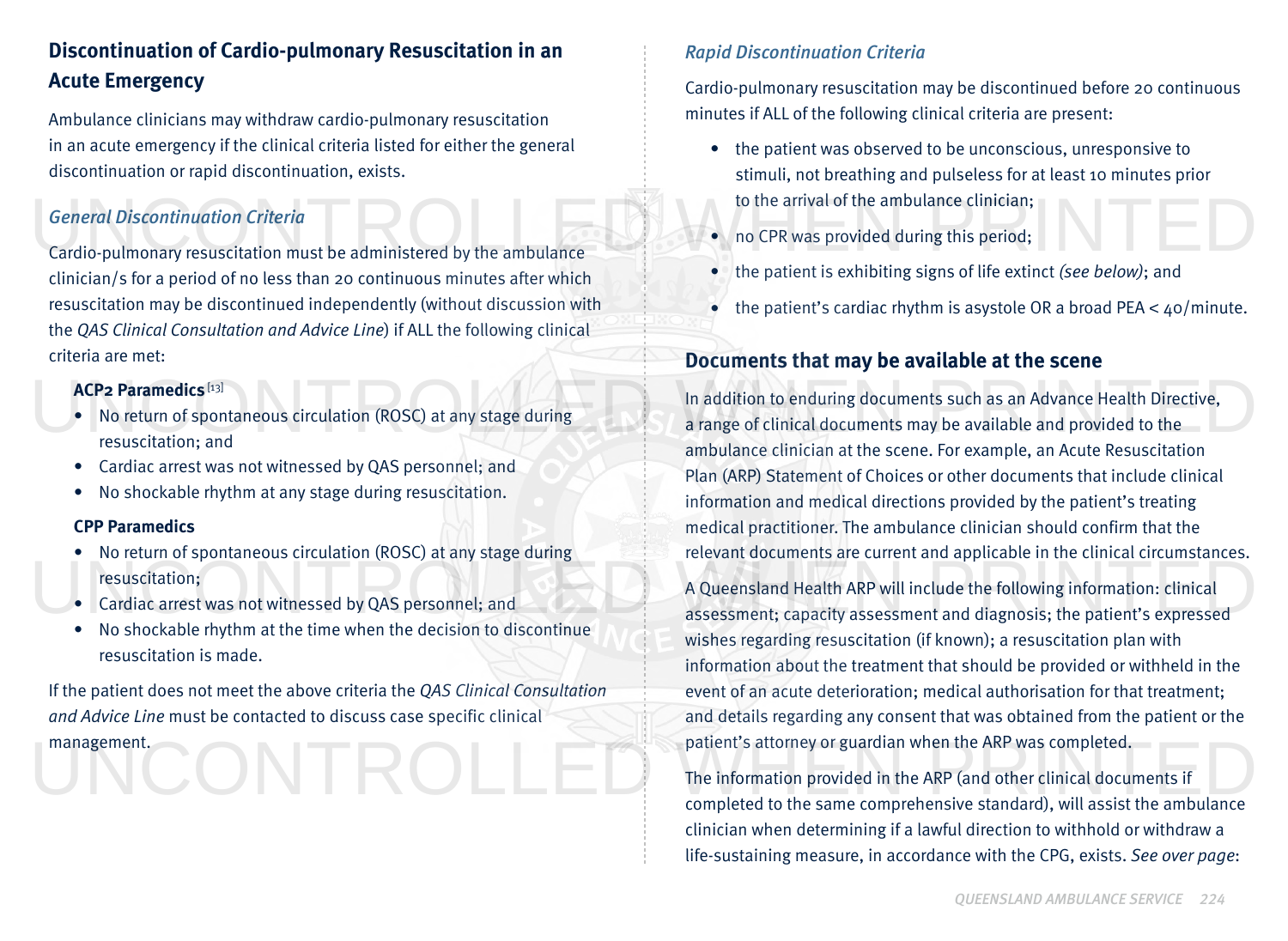- Patient Decision (Advance Health Directive): evidence that the conditions required under the *Powers of Attorney Act* and set out in this CPG, have been satisfied.
- Attorney or Guardian's Decision: evidence that the consent provided by the patient's attorney or guardian to withhold or withdraw life-sustaining measures, is not inconsistent with good medical practice. good medical practice.<br>• Health Provider Decision: evidence in support of the decision<br>• Health Provider Decision: evidence in support of the decision<br>• the clinical circumstances and clinical findings enabling the
	- Health Provider Decision: evidence in support of the decision that the commencement or continuation of life-sustaining measures would be inconsistent with good medical practice.

# **QAS Documentation**

The following information must be recorded in the patient's clinical record (the eARF): The following information must be recorded in the patient's clinical record<br>
(the eARF):<br>
If the decision is made in respecte a **direction** in the patient's **Aluance** 

If the decision is made in response to a **direction** in the patient's **Advance**  Health Directive, the record must include: [14]

- the direction as it is provided in the Advance Health Directive and sighted by the ambulance clinician;
- evidence that the additional conditions (set out in the *Powers of Attorney Act* and reproduced in the CPG) have been satisfied; and • evidence that the additional conditions (set out in the *Powers of*<br>Attorney Act and reproduced in the CPG) have been satisfied; and<br>made that life is extinct:
	- details of the clinical assessment which would demonstrate that the direction applied in the current clinical circumstances.

If the decision is made in response to **consent** provided by the **patient's**  attorney or guardian, the record must include: [15]

- the identity of the health attorney or guardian;
- specific details of life sustaining measures for which the attorney or guardian is providing consent to withhold or withdraw; • the identity of the health attorney or guardian;<br>• specific details of life sustaining measures for which the attorney<br>• No response to centralised stimuli.
	- details of the clinical assessment and clinical circumstances; and

• the opinion of the health provider that the attorney or guardian's decision to withdraw or withhold life-sustaining measures in the circumstances is consistent with good medical practice.

If the decision is made by the **ambulance clinician i**n accordance with the **QAS discontinuation criteria (acute emergency)** set out above, the record must include:

- the identity of the ambulance clinician who made the decision; and
- the clinical circumstances and clinical findings enabling the decision to withhold or withdraw life-sustaining measures in accordance with the discontinuation criteria set out in this CPG.

If the decision is made by the **patient's health provider** in an **acute emergency,** the record must include:

- the identity and contact details of the health provider; and
- the clinical circumstances enabling the decision to withhold or withdraw the life-sustaining measure on the basis of good medical practice; and to do so immediately.

# **Recognition of life extinct (ROLE) criteria**

The following criteria must be present before a determination can be made that life is extinct:

- No palpable carotid pulse;
- No heart sounds heard for 30 continuous seconds;
- No breath sounds heard for 30 continuous seconds;
- Fixed dilated pupils; and
- No response to centralised stimuli.